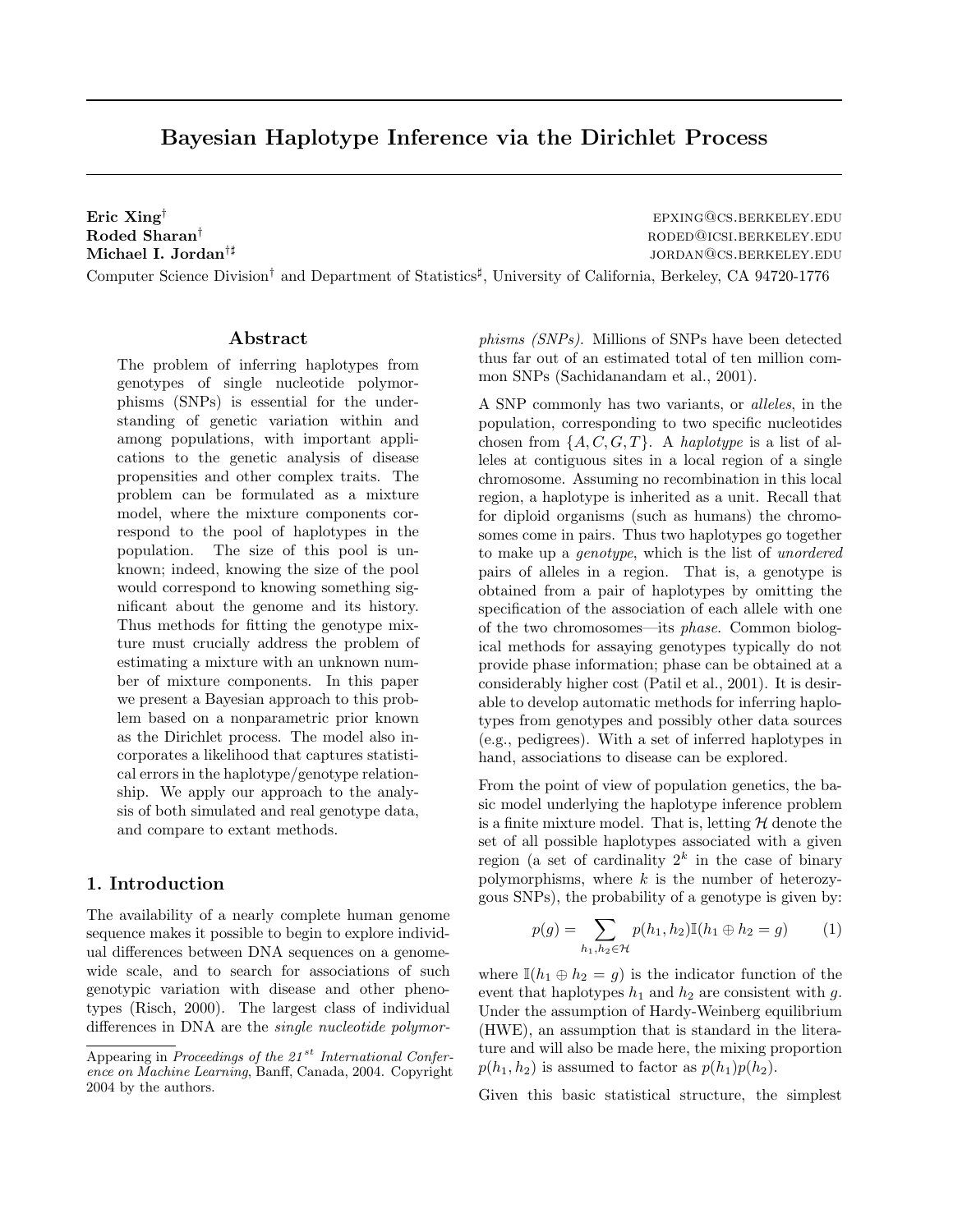methodology for haplotype inference is maximum likelihood via the EM algorithm, treating the haplotype identities as latent variables and estimating the parameters  $p(h)$  (Excoffier & Slatkin, 1995). This methodology has rather severe computational requirements, in that a probability distribution must be maintained on the (large) set of possible haplotypes, but even more fundamentally it fails to capture the notion that small sets of haplotypes should be preferred. This notion derives from an underlying assumption that for relatively short regions of the chromosome there is limited diversity due to population bottlenecks and relatively low rates of recombination and mutation.

One approach to dealing with this issue is to formulate a notion of "parsimony," and to develop algorithms that directly attempt to maximize parsimony. Several important papers have taken this approach (Clark et al., 1998; Gusfield, 2002; Eskin et al., 2003) and have yielded new insights and algorithms. Another approach is to elaborate the probabilistic model, in particular by incorporating priors on the parameters. Different priors have been discussed by different authors, ranging from simple Dirichlet priors (Niu et al., 2002) to priors based on the coalescent process (Stephens et al., 2001) to priors that capture aspects of recombination (Greenspan & Geiger, 2003). These models provide implicit notions of parsimony, via the implicit "Ockham factor" of the Bayesian formalism.

We also take a Bayesian statistical approach in the current paper, but we attempt to provide more explicit control over the number of inferred haplotypes than has been provided by the statistical methods proposed thus far, and the resulting inference algorithm has commonalities with the parsimony-based schemes.

Our approach is based on a nonparametric prior known as the Dirichlet process (Ferguson, 1973). In the setting of finite mixture models, the Dirichlet process not to be confused with the Dirichlet distribution—is able to capture uncertainty about the number of mixture components (Escobar & West, 2002). The basic setup can be explained in terms of an urn model, and a process that proceeds through data sequentially. Consider an urn which at the outset contains a ball of a single color. At each step we either draw a ball from the urn, and replace it with two balls of the same color, or we are given a ball of a new color which we place in the urn, with a parameter defining the probabilities of these two possibilities. The association of data points to colors defines a "clustering" of the data.

To make the link with Bayesian mixture models, we associate with each color a draw from the distribution defining the parameters of the mixture components. This process defines a prior distribution for a mixture model with a random number of components. Multiplying this prior by a likelihood yields a posterior distribution. Markov chain Monte Carlo algorithms have been developed to sample from the posterior distributions associated with Dirichlet process priors (Escobar & West, 2002; Neal, 2000).

The usefulness of this framework for the haplotype problem should be clear—using a Dirichlet process prior we in essence maintain a pool of haplotype candidates that grows as observed genotypes are processed. The growth is controlled via a parameter in the prior distribution that corresponds to the choice of a new color in the urn model, and via the likelihood, which assesses the match of the new genotype to the available haplotypes.

To expand on this latter point, an advantage of the probabilistic formalism is its ability to elaborate the observation model for the genotypes to include the possibility of errors. In particular, the indicator function  $\mathbb{I}(h_1 \oplus h_2 = g)$  in Eq. (1) is suspect—there are many reasons why an individual genotype may not match with a current pool of haplotypes, such as the possibility of mutation or recombination in the meiosis for that individual, and errors in the genotyping or data recording process. Such sources of small differences should not lead to the inference procedure spawning new haplotypes.

In the current paper we present a statistical model for haplotype inference based on a Dirichlet process prior and a likelihood that includes error models for genotypes. We describe a Markov chain Monte Carlo procedure, in particular a procedure that makes use of both Gibbs and Metropolis-Hasting updates, for posterior inference. We present results of applying our method to the analysis of both simulated and real genotype data, comparing to the state-of-the-art PHASE algorithm (Stephens et al., 2001).

# 2. The Statistical Model

The input to a phasing algorithm can be represented as a *genotype matrix G* with columns corresponding to SNPs in their order along the chromosome and rows corresponding to genotyped individuals.  $G_{i,j}$  represents the information on the two alleles of the  $i$ -th individual for SNP  $j$ . We denote the two alleles of a SNP by 0 and 1, and  $G_{i,j}$  can take on one of four values: 0 or 1, indicating a homozygous site; 2, indicating a heterozygous site; and '?', indicating missing data.<sup>1</sup>

<sup>&</sup>lt;sup>1</sup>Although we focus on binary data here, it is worth noting that our methods generalize immediately to non-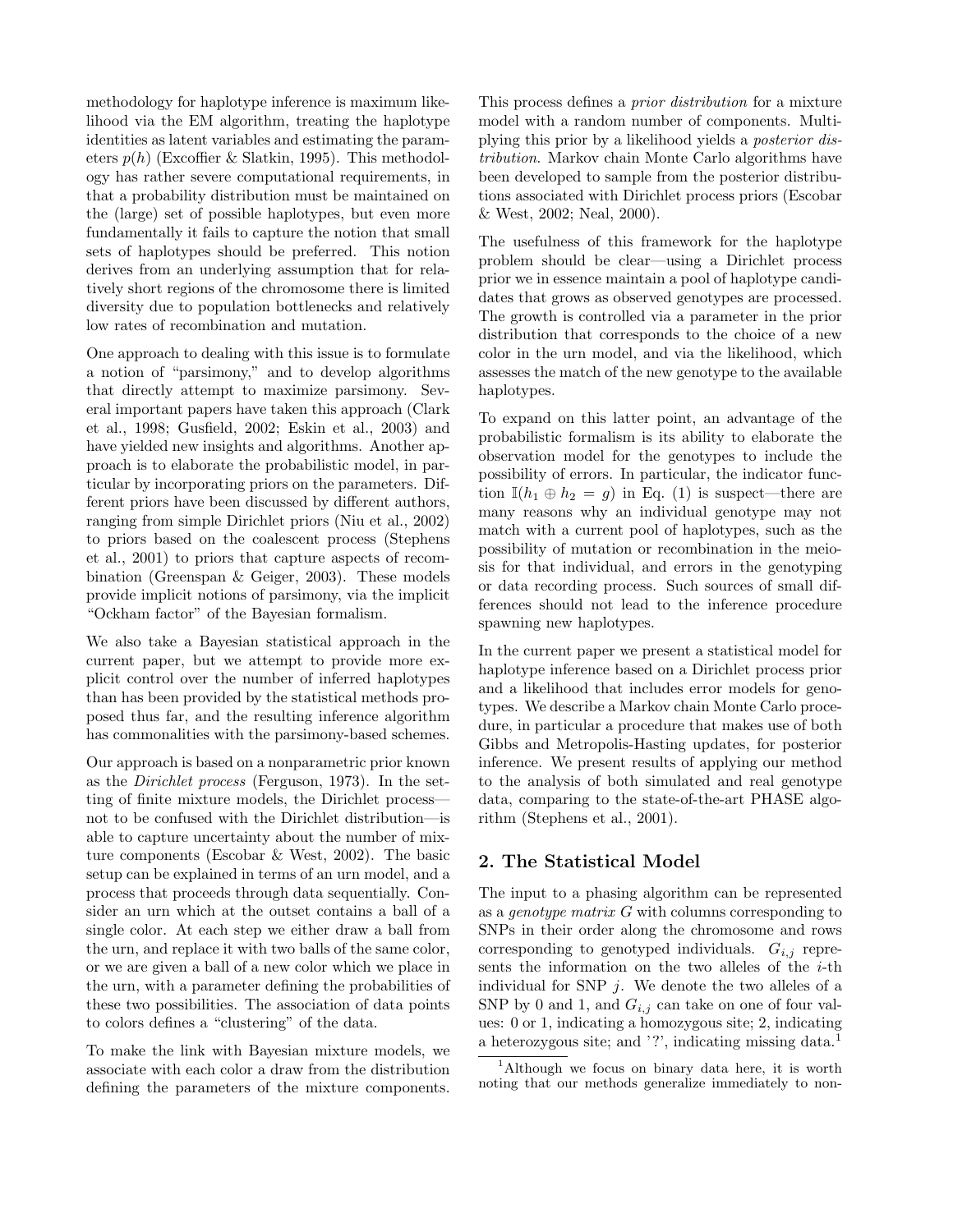We will describe our model in terms of a pool of ancestral haplotypes, or templates, from which each population haplotype originates (Greenspan & Geiger, 2003). The haplotype itself may undergo point mutation with respect to its template. The size of the pool and its composition are both unknown, and are treated as random variables under a Dirichlet process prior. We begin by providing a brief description of the Dirichlet process and subsequently show how this process can be incorporated into a model for haplotype inference.

#### 2.1. Dirichlet process mixtures

Rather than present the Dirichlet process in full generality, we focus on the specific setting of mixture models, and make use of an urn model to present the essential features of the process. For a fuller presentation, see, e.g., Ishwaran and James (2001). We assume that data x arise from a mixture distribution with mixture components  $p(x|\phi)$ . We assume the existence of a base *measure*  $G(\phi)$ , which is one of the two parameters of the Dirichlet process. (The other is the parameter  $\tau$ , which we present below). The parameter  $G(\phi)$  is not the prior for  $\phi$ , but is used to generate a prior for  $\phi$ , in the manner that we now discuss.

Consider the following process for generating samples  ${x_1, x_2, \ldots, x_n}$  from a mixture model consisting of an unspecified number of mixture components, or equivalence classes:

- The first sample  $x_1$  is sampled from a distribution  $p(x|\phi_1)$ , where the parameter  $\phi_1$  is sampled from the base measure  $G(\phi)$ .
- The *i*th sample,  $x_i$ , is sampled from the distribution  $p(x|\phi_{c_i})$ , where:
- $-$  The equivalence class of sample *i*,  $c_i$ , is drawn from the following distribution:

$$
p(c_i = c_j \text{ for some } j < i | c_1, \dots, c_{i-1}) = \frac{n_{c_j}}{i - 1 + \tau} \tag{2}
$$
\n
$$
p(c_i \neq c_j \text{ for all } j < i | c_1, \dots, c_{i-1}) = \frac{\tau}{i - 1 + \tau},
$$
\n(3)

where  $n_{c_i}$  is the *occupancy number* of class  $c_i$ —the number of previous samples belonging to class  $c_i$ .

– The parameter  $\phi_{c_i}$  associated with the mixture component  $c_i$  is obtained as follows:

$$
\begin{array}{rcl}\n\phi_{c_i} & = & \phi_{c_j} & \text{if } c_i = c_j \text{ for some } j < i \\
& \text{(i.e., } c_i \text{ is a populated equivalence class)} \\
\phi_{c_i} & \sim & G(\phi) & \text{if } c_i \neq c_j \text{ for all } j < i \\
& \text{(i.e., } c_i \text{ is a new equivalence class)} & \text{if } c_i \neq c_j \text{ for all } j < i\n\end{array}
$$

Eqs. (2) and (3) define a conditional prior for the equivalence class indicator  $c_i$  of each sample during a sequential sampling process. They imply a selfreinforcing property for the choice of equivalence class of each new sample—previously populated classes are more likely to be chosen.

It is important to emphasize that the process that we have discussed will be used as a prior distribution. We now embed this prior in a full model that includes a likelihood for the observed data. In Section 3 we develop Markov chain Monte Carlo inference procedures for this model.

#### 2.2. The model

We present a probabilistic model for the generation of haplotypes in a population and for the generation of genotypes from these haplotypes. We assume that each individual's genotype is formed by drawing two random templates from an ancestral pool, and that these templates are subject to random perturbation. To model such perturbations we assume that each locus is mutated independently from its ancestral state with the same error rate. Finally, we assume that we are given noisy observations of the resulting genotypes. The model is displayed as a graphical model in Figure 1.



Figure 1. The graphical model representation of the haplotype model with a Dirichlet process prior. Circles represent the state variables, ovals represent the parameter variables, and diamonds represent fixed parameters. The dashed boxes denote sets of variables corresponding to the same ancestral template, haplotype, and genotype, respectively. The solid boxes correspond to i.i.d. replicates of sets of variables, each associated with a particular individual, or ancestral template, respectively.

Let J be an ordered list of loci of interest. For each individual  $i$ , we denote his/her paternal haplotype by  $H_{i_0} := [H_{i_0,1}, \ldots, H_{i_0,J}]$  and maternal haplotype by  $H_{i_1} := [H_{i_1,1}, \ldots, H_{i_1,J}]$ . We denote a set of ancestral templates as  $\mathbf{A} = \{A_1, A_2, \ldots\}$ , where

binary data, and accommodate missing data.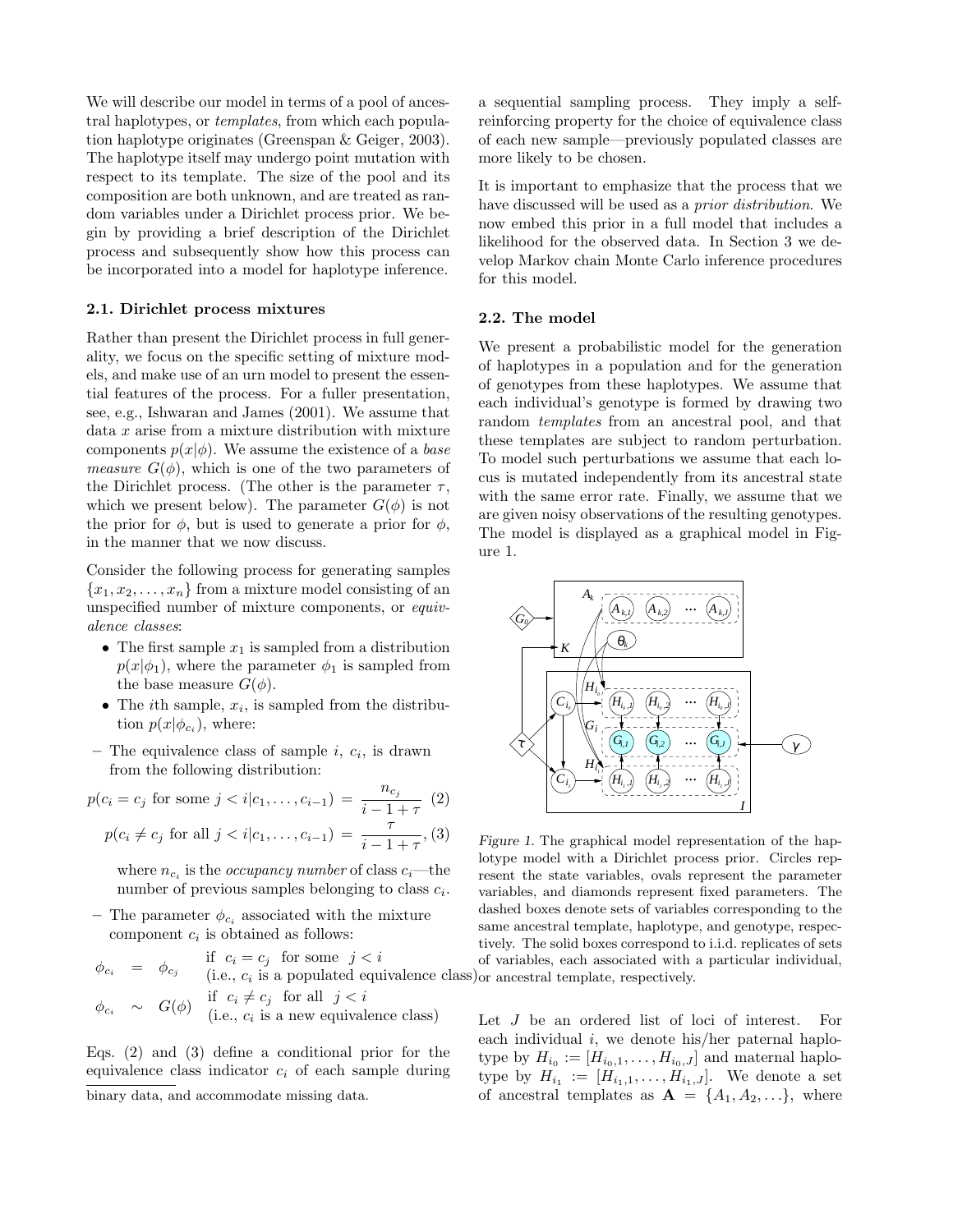$A_k := [A_{k,1}, \ldots, A_{k,J}]$  is a particular member of this set.

In our framework, the probability distribution of the haplotype variable  $H_{i_t}$ , where the sub-subscript  $t \in$  ${0,1}$  indexes paternal or maternal origin, is modeled by a mixture model with an unspecified number of mixture components, each corresponding to an equivalence class associated with a particular ancestor. For each individual  $i$ , we define the equivalence class variables  $C_{i_0}$  and  $C_{i_1}$  for the paternal and maternal haplotypes, respectively, to specify the ancestral origin of the corresponding haplotype. The  $C_{i_t}$  are the random variables corresponding to the equivalence classes of the Dirichlet process. The base measure G of the Dirichlet process is a joint measure on ancestral haplotypes A and mutation parameters  $\theta$ , where the latter captures the probability that an allele at a locus is identical to the ancestor at this locus. We let  $G(A, \theta) = p(A)p(\theta)$ , and we assume that  $p(A)$  is a uniform distribution over all possible haplotypes. We let  $p(\theta)$  be a beta distribution, Beta $(\alpha_h, \beta_h)$ , and we choose a small value for  $\beta_h/(\alpha_h + \beta_h)$ , corresponding to a prior expectation of a low mutation rate.

Given  $C_{i_t}$  and a set of ancestors, we define the conditional probability of the corresponding haplotype instance  $h := [h_1, \ldots, h_J]$  to be:

$$
p(H_{i_t} = h | C_{i_t} = k, \mathbf{A} = \mathbf{a}, \boldsymbol{\theta})
$$
  
=  $p(H_{i_t} = h | A_k = a, \theta_k = \theta)$   
=  $\prod_j p(h_j | a_j, \theta),$  (4)

where  $p(h_i | a_i, \theta)$  is the probability of having allele  $h_i$ at locus  $j$  given its ancestor. Eq. (4) assumes that each locus is mutated independently with the same error rate. For haplotypes,  $H_{i_t,j}$  takes values from a set  $B$  of alleles. We use the following single-locus mutation model:

$$
p(h_j|a_j, \theta) = \theta^{\mathbb{I}(h_j = a_j)} \left(\frac{1-\theta}{|B|-1}\right)^{\mathbb{I}(h_j \neq a_j)} \tag{5}
$$

where  $\mathbb{I}(\cdot)$  is the indicator function.

The joint conditional distribution of haplotype instances  $\mathbf{h} = \{h_{i_t} : t \in \{0,1\}, i \in \{1,2,\ldots,I\}\}\$ and parameter instances  $\boldsymbol{\theta} = {\theta_1, \ldots, \theta_K}$ , given the ancestor indicator c of haplotype instances and the set of ancestors  $\mathbf{a} = \{a_1, \ldots, a_K\}$ , can be written explicitly as:

$$
p(\mathbf{h}, \theta | \mathbf{c}, \mathbf{a}) \propto \prod_{k} \theta_k^{m_k + \alpha_h - 1} \left(\frac{1 - \theta_k}{|B| - 1}\right)^{m'_k} \left[1 - \theta_k\right]^{\beta_h - 1}
$$
\n(6)

where  $m_k = \sum_j \sum_i \sum_t \mathbb{I}(h_{i_t,j} = a_{k,j}) \mathbb{I}(c_{i_t} = k)$  is the number of alleles that were not mutated with respect

to the ancestral allele, and  $m'_k = \sum_j \sum_i \sum_t \mathbb{I}(h_{i_t,j} \neq$  $a_{k,i}$ )I( $c_{i,t} = k$ ) is the number of mutated alleles. The count  $\mathbf{m}_k = \{m_k, m'_k\}$  is a sufficient statistic for the parameter  $\theta_k$  and the count  $\mathbf{m} = {\{ \mathbf{m}_k, \mathbf{m}'_k \}}$  is a sufficient statistic for the parameter  $\theta$ . The marginal conditional distribution of haplotype instances can be obtained by integrating out  $\theta$  in Eq. (6):

$$
p(\mathbf{h}|\mathbf{c}, \mathbf{a}) = \prod_{k} R(\alpha_h, \beta_h) \frac{\Gamma(\alpha_h + m_k)\Gamma(\beta_h + m'_k)}{\Gamma(\alpha_h + \beta_h + m_k + m'_k)} \left(\frac{1}{|B| - 1}\right)^{m'_k}
$$
\n(7)

where  $\Gamma(\cdot)$  is the gamma function, and  $R(\alpha_h, \beta_h) =$  $\Gamma(\alpha_h+\beta_h)$  $\frac{\Gamma(\alpha_h+p_h)}{\Gamma(\alpha_h)\Gamma(\beta_h)}$  is the normalization constant associated with  $Beta(\alpha_h, \beta_h)$ . (For simplicity, we use the abbreviation  $R_h$  for  $R(\alpha_h, \beta_h)$  in the sequel).

We now introduce a *noisy observation model* for the genotypes. We let  $G_i = [G_{i,1}, \ldots, G_{i,J}]$  denote the joint genotype of individual i at loci  $[1, \ldots, J]$ , where each  $G_{i,j}$  denotes the genotype at locus j. We assume that the observed genotype at a locus is determined by the paternal and maternal alleles of this locus as follows:

$$
p(g_{i,j}|h_{i_0,j}, h_{i_1,j}, \gamma)
$$
  
=  $\gamma^{\mathbb{I}(h_{i,j}=g_{i,j})}[\mu_1(1-\gamma)]^{\mathbb{I}(h_{i,j}\neq g_{i,j})}[\mu_2(1-\gamma)]^{\mathbb{I}(h_{i,j}\neq g_{i,j})}$ 

where  $h_{i,j} \triangleq h_{i_0,j} \oplus h_{i_1,j}$  denotes the unordered pair of two actual SNP allele instances at locus j; " $\neq$ " denotes set difference by exactly one element (i.e., the observed genotype is heterozygous, while the true one is homozygous);  $\overrightarrow{f}$  denotes set difference of both elements (i.e., the observed and true genotypes are different and both are homozygous); and  $\mu_1$  and  $\mu_2$  are appropriately defined normalizing constants. We place a beta prior Beta $(\alpha_g, \beta_g)$  on  $\gamma$ . Assuming independent and identical error models for each locus, the joint conditional probability of the entire genotype observation  $\mathbf{g} = \{g_i : i \in \{1, 2, \dots, I\}\}\$ and parameter  $\gamma$ , given all haplotype instances is:

$$
p(\mathbf{g}, \gamma | \mathbf{h}) = \prod_{i} p(g_i, \gamma | h_{i_0}, h_{i_1})
$$
  
=  $\gamma^{\alpha_g + u - 1} [1 - \gamma]^{\beta_g + u' + u'' - 1} \mu_1^{u'} \mu_2^{u''}(8)$ 

where the sufficient statistics  $\mathbf{u} = \{u, u', u''\}$  are computed as  $u = \sum_{i,j} \mathbb{I}(h_{i,j} = g_{i,j}), u' = \sum_{i,j} \mathbb{I}(h_{i,j} \neq$  $g_{i,j}$ ), and  $u'' = \sum_{i,j} \mathbb{I}(h_{j,i} \neq g_{j,i})$ , respectively. Note that  $u + u' + u'' = IJ$ . To reflect an assumption that the observational error rate is low we set  $\beta_g/(\alpha_g + \beta_g)$ to a small constant (0.001). Again, the marginal conditional distribution of g is computed by integrating out  $γ$ .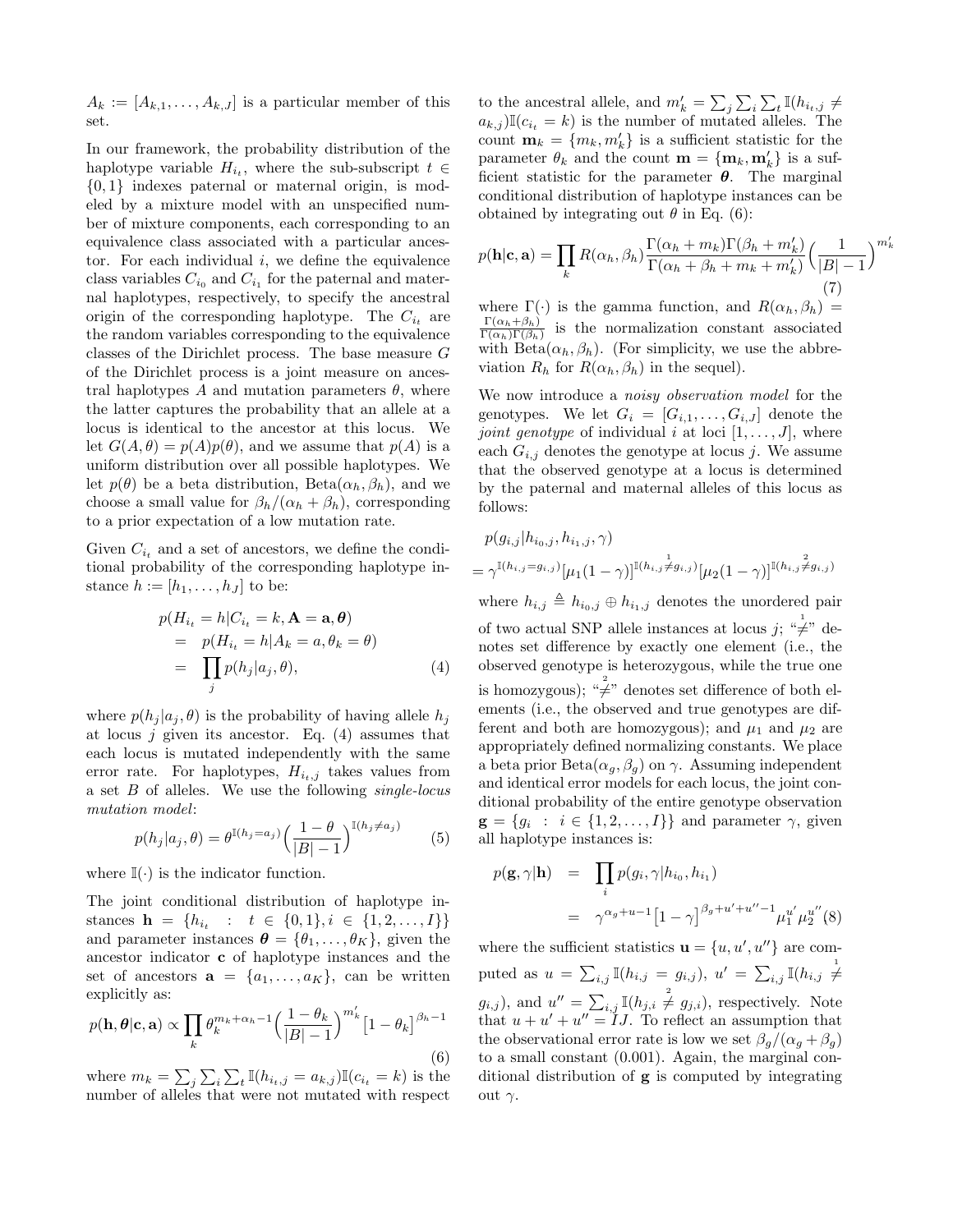Having described our Bayesian haplotype model, the problem of phasing individual haplotypes and estimating the size and configuration of the latent ancestral pool can be solved via posterior inference given the genotype data.

# 3. Markov chain Monte Carlo for Haplotype Inference

In this section, we describe a Gibbs sampling algorithm for exploring the posterior distribution under our model, including the latent ancestral pool. We also present a Metropolis-Hastings variant of this algorithm that appears to mix better in practice.

#### 3.1. A Gibbs sampling algorithm

The Gibbs sampler draws samples of each random variable from a conditional distribution of the variable to be sampled given (previously sampled) values of all the remaining variables of the model. The variables needed in our algorithm are:  $c_{i_t}$ , the index of the ancestral template of a haplotype instance  $t$  of individual i;  $a_{k,j}$ , the allele pattern at the j-th locus of the k-th ancestral template;  $h_{i_t,j}$ , the t-th allele of the SNP at the j-th locus of individual i; and  $g_{i,j}$ , the genotype at locus  $j$  of individual  $i$  (the only observed variables in the model). All other variables in the model— $\theta$ and  $\gamma$ —are integrated out. The Gibbs sampler thus samples the values of  $c_{i_t}$ ,  $a_{k,j}$  and  $h_{i_t,j}$ .

Conceptually, the Gibbs sampler alternates between two coupled stages. First, given the current values of the hidden haplotypes, we sample the  $c_{i_t}$  and subsequently  $a_{k,j}$ , which are associated with the Dirichlet process prior. Second, given the current state of the ancestral pool and the ancestral template assignment for each individual, we sample the  $h_{i,i_t}$  variables in the basic haplotype model.

 $\sqrt{ }$  $\int$ 

 $\overline{\mathcal{L}}$ 

In the first stage, the conditional distribution of  $c_{i_t}$  is:

$$
p(c_{i_t} = k \left| \mathbf{c}_{[-i_t]}, \mathbf{h}, \mathbf{a} \right) \propto p(c_{i_t} = k \left| \mathbf{c}_{[-i_t]}\right) p(h_{i_t}|a_k, \mathbf{c}, \mathbf{h}_{[-i_t]})
$$
  
= 
$$
\begin{cases} \frac{n_{[-i_t],k}}{n-1+\tau} p(h_{i_t}|a_k, \mathbf{m}_{[-i_t],k}) & \text{if } k = c_{i'_{t'}} \text{ for some } i'_{t'} \neq i_t\\ \frac{1}{n-1+\tau} \sum_{a'} p(h_{i_t}|a') p(a') & \text{if } k \neq c_{i'_{t'}} \text{ for all } i'_{t'} \neq i_t \end{cases} (
$$

where  $[-i_t]$  denotes the set of indices excluding  $i_t$ ;  $n_{[-i_t],k}$  represents the number of  $c_{i'_{t'}}$  for  $i'_{t'} \neq i_t$  that are equal to  $k$ ; n represents the total number of instances sampled so far; and  $\mathbf{m}_{[-i_t],k}$  denote the m sufficient statistics associated with all haplotype instances originating from ancestor  $k$ , except  $h_{i_t}$ . This expression is simply Bayes theorem with  $p(h_{i_t}|a_k, \mathbf{c}, \mathbf{h}_{[-i_t]},)$  playing the role of the likelihood and  $p(c_{i_t} = k | c_{[-i_t]})$  playing the role of the prior. The likelihood  $p(h_{i_t}|a_k, \mathbf{m}_{[-i_t],k})$  is obtained by integrating over the parameter  $\theta_k$ , as in Eq. (7).

The conditional probability for a newly proposed equivalence class  $k$  that is not populated by any previous samples requires a summation over all possible ancestors:  $p(h_{i_t}) = \sum_{a'} p(h_{i_t}|a')p(a')$ . Since the gamma function does not factorize over loci, computing this summation takes time that is exponential in the number of loci. To skirt this problem we endow each locus with its own mutation parameter  $\theta_{k,j}$ , with all parameters admitting the same prior  $Beta(\alpha_h, \beta_h)$ . This gives rise to a closed-form formula for the summation and also for the normalization constant in Eq. (9). It is also, arguably, a more accurate reflection of reality.

Now we need to sample the ancestor template  $a_k$ , where k is the newly sampled ancestor index for  $c_{i_t}$ . When k is not equal to any other existing index  $c_{i'_{t'}}$ , a value for  $a_k$  needs to be chosen from  $p(A|h_{i_t})$ , the posterior distribution of A based on the prior  $p(A)$ and the single dependent haplotype  $h_{i_t}$ . On the other hand, if  $k$  is an equivalence class populated by previous samples of  $c_{i'_{t'}}$ , we draw a new value of  $a_k$  from  $p(A|h_{i_t}, \text{ s.t. } c_{i_t} = k)$ . If after a new sample of  $c_{i_t}$ , a template is no longer associated with any haplotype instance, we remove this template from the pool. The conditional distribution for this Gibbs step is therefore:

$$
p(a_{k,j}|h_{i_t,j} \text{ s.t. } c_{i_t} = k) \propto
$$
  
\n
$$
p(h_{i_t,j}|a_{k,j}) = \left(\frac{\alpha_h}{\alpha_h + \beta_h}\right)^{\mathbb{I}(h_{i_t,j} = a_{k,j})} \left(\frac{\beta_h}{(|B|-1)(\alpha_h + \beta_h)}\right)^{\mathbb{I}(h_{i_t,j} \neq a_{k,j})}
$$
  
\nif  $k$  is not previously instantiated  
\n
$$
p(h_{i_t,j} \text{ s.t. } c_{i_t} = k|a_{k,j}) = \frac{\Gamma(\alpha_h + m_{k,j})\Gamma(\beta_h + m'_{k,j})}{\Gamma(\alpha_h + \beta_h + n_k) \cdot (|B|-1)^{m'_{k,j}}}
$$
  
\nif  $k$  is previously instantiated, (10)

where  $m_{k,j}$  (respectively,  $m'_{k,j}$ ) is the number of allelic instances originated from ancestor  $k$  at locus  $j$  that are identical to (respectively, different from) the ancestor, when the ancestor has the pattern  $a_{k,j}$ .

 $(9)$  We now proceed to the second sampling stage, in which we sample the haplotypes  $h_{i_t}$ . We sample each  $h_{i_t,j}$ , for all  $i, i, t$ , sequentially according to the following conditional distribution:

$$
p(h_{i_t,j}|\mathbf{h}_{[-(i,j)]}, h_{i_{\bar{t}},j}, \mathbf{c}, \mathbf{a}, \mathbf{g})
$$
  
\n
$$
\propto p(g_i|h_{i_t,j}, h_{i_t,j}, \mathbf{u}_{[-(i,j)]})p(h_{i_t,j}|a_{k,j}, \mathbf{m}_{[-(i_t,j)],k})
$$
  
\n
$$
= R_g \frac{\Gamma(\alpha_g + u)\Gamma(\beta_g + (u' + u''))}{\Gamma(\alpha_g + \beta_g + IJ)} [\mu_1]^{u'} [\mu_2]^{u''} \times
$$
  
\n
$$
R_h \frac{\Gamma(\alpha_h + m_{j,k})\Gamma(\beta_h + m'_{k,j})}{\Gamma(\alpha_h + \beta_h + n_k) \cdot (|B| - 1)^{m'_{k,j}}}
$$
(11)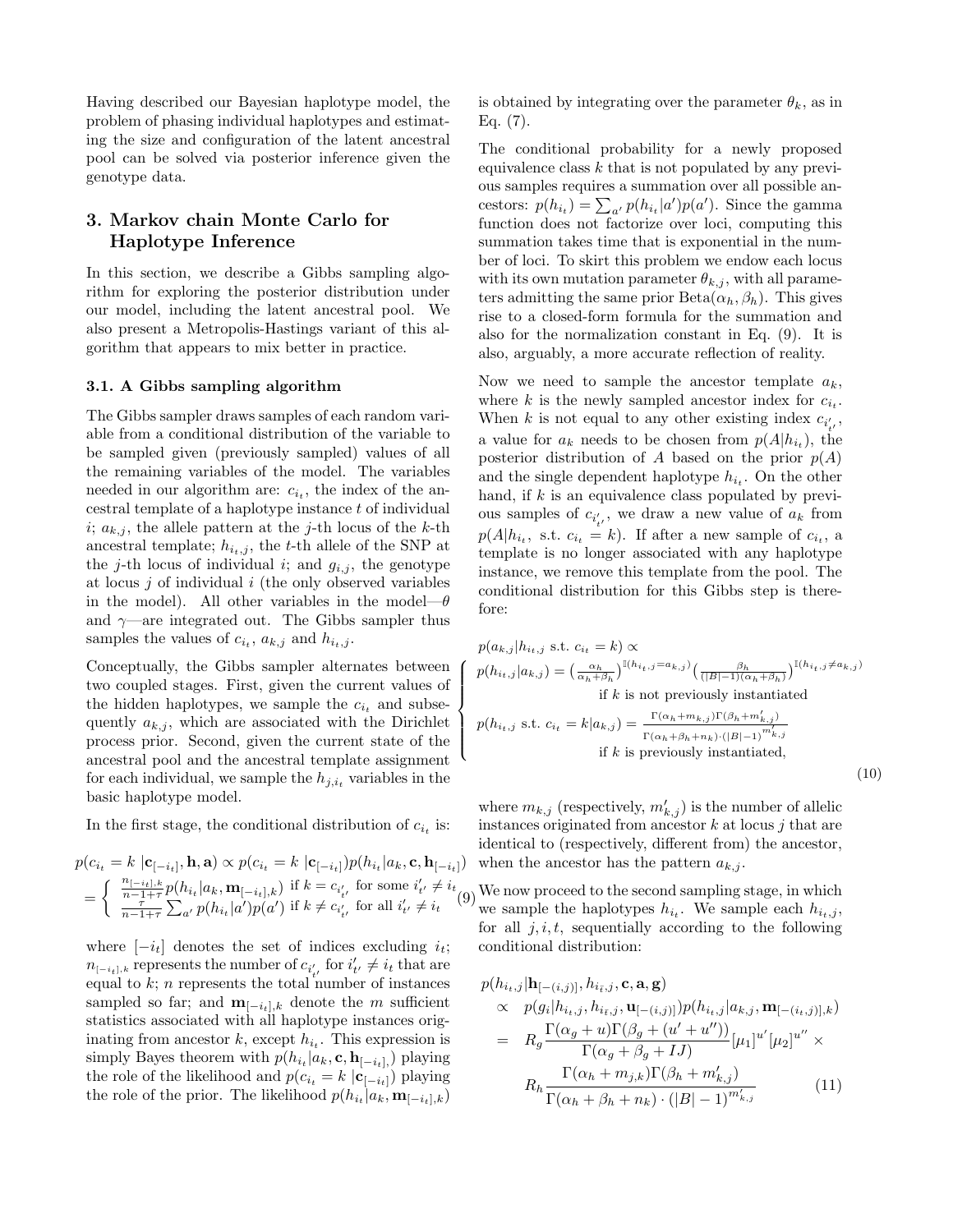where  $[-(i_t, j)]$  denotes the set of indices excluding  $(i_t, j)$  and  $m_{k,j} = m_{[-(i_t, j)], k} + \mathbb{I}(h_{i_t, j} = a_{k,j})$  (and similarly for the other sufficient statistics). Note that during each sampling step, we do not have to recompute the  $\Gamma(\cdot)$ , because the sufficient statistics are either not going to change (e.g., when the newly sampled  $h_{i_t,j}$ ) is the same as the old sample), or only going to change by one (e.g., when the newly sampled  $h_{i_1,j}$  results in a change of the allele). In such cases the new gamma function can be easily updated from the old one.

## 3.2. A Metropolis-Hasting sampling algorithm

Note that for a long list of loci, a uniform  $p(A)$  of all possible ancestral template patterns will render the probability of sampling a new ancestor infinitesimal, due to the small value of the smoothed marginal likelihood of any haplotype pattern  $h_{i_t}$ , as computed from Eq. (9). This could result in slow mixing.

An alternative sampling strategy is to use a partial Gibbs sampling strategy with the following Metropolis-Hasting updates. For the proposal distribution for the equivalence class of  $h_{i_t}$  we use:

$$
q(c_{i_t}^* = k|c_{[-i_t]}) = \begin{cases} \frac{n_{[-i_t],k}}{n-1+\tau} : \text{ if } k = c_{i'_{t'}} \text{ for some } i'_{t'} \neq i, \\ \frac{\tau}{n-1+\tau} : \text{ if } k \neq c_{i'_{t'}} \text{ for all } i'_{t'} \neq i_t \end{cases}
$$
(12)

Then we sample  $a_{c_{i_t}^*}$  sequentially according to Eq. (10). For target distribution  $p(c_{i_t} = k | \mathbf{c}_{[-i_t]}, \mathbf{h}, \mathbf{a})$ , the proposal factor cancels when computing the acceptance probability  $\xi$ , leaving:

$$
\xi(c_{i_t}^*, c_{i_t}) = \min\Big[1, \frac{p(h_{i_t}|a_{c_{i_t}^*}, \mathbf{h}_{[-i_t]})}{p(h_{i_t}|a_{c_{i_t}}, \mathbf{h}_{[-i_t]})}\Big].
$$
 (13)

In practice, we found that the above modification to the Gibbs sampling algorithm leads to substantial improvement in efficiency for long haplotype lists, whereas for short lists, the Gibbs sampler remains better due to the high (100%) acceptance rate.

## 4. Experimental Results

We validated our algorithm by applying it to simulated and real data and compared its performance to that of the state-of-the-art PHASE algorithm (Stephens et al., 2001) and other current algorithms. We report on the results of both variants of our algorithm: The Gibbs sampler, denoted DP(Gibbs), and the Metropolis-Hasting sampler, denoted DP(MH). Throughout the experiments, we set the hyperparameter  $\tau$  in the Dirichlet process to be roughly 1% of the population size, i.e., for a data set of 100 individuals,  $\tau = 1$ . We used a burn-in of 2000 iterations (or 4000

for datasets with more than 50 individuals), and used the next 6000 iterations for estimation.

#### 4.1. Simulated data

In our first set of experiments we applied our method to simulated data ("short sequence data") from Stephens et al. (2001). This data contains sets of  $2n$  haplotypes, randomly paired to form n genotypes, under an infinite-sites model with parameters  $\eta = 4$ and  $R = 4$  determining the mutation and recombination rates, respectively. We used the first 40 datasets for each combination of individuals and sites, where the number of individuals ranged between 10 and 50, and the number of sites ranged between 5 and 30.

 $\psi \neq i_t$  The results are summarized in Table 1. Overall, we To evaluate the performance of the algorithms we used the following error measures:  $err_s$ , the ratio of incorrectly phased SNP sites over all non-trivial heterozygous SNPs (excluding individuals with a single heterozygous SNP);  $err_i$ , the the ratio of incorrectly phased individuals over all non-trivial heterogeneous individuals; and  $d_s$ , the *switch distance*, which is the number of phase flips required to correct the predicted haplotypes over all non-trivial heterogeneous SNPs. perform slightly worse than PHASE on the first two measures, and slightly better on the switch distance measure (which uses 100,000 sampling steps). Both algorithms provide a substantial improvement over EM.

## 4.2. Real data

We applied our algorithm to two real datasets and compared its performance to that of PHASE (Stephens et al., 2001) and other algorithms.

The first dataset contains the genotypes of 129 individuals over 103 polymorphic sites (Daly et al., 2001). In addition it contains the genotypes of the parents of each individual, which allows the inference of a large portion of the haplotypes as in Eskin et al. (2003). The results are summarized in Table 2. It is apparent that the Metropolis-Hasting sampling algorithm significantly outperforms the Gibbs sampler, and is to be preferred given the relatively limited number of sampling steps ( $\sim 6000$ ). The overall performance is comparable to that of PHASE and better than both HAP (Halperin & Eskin, 2002; Eskin et al., 2003) and HAPLOTYPER (Niu et al., 2002).

It is important to emphasize that our methods also provide a posteriori estimates of the ancestral pool of haplotype templates and their frequencies. We omit a listing of these haplotypes, but provide an illustrative summary of the evolution of these estimates during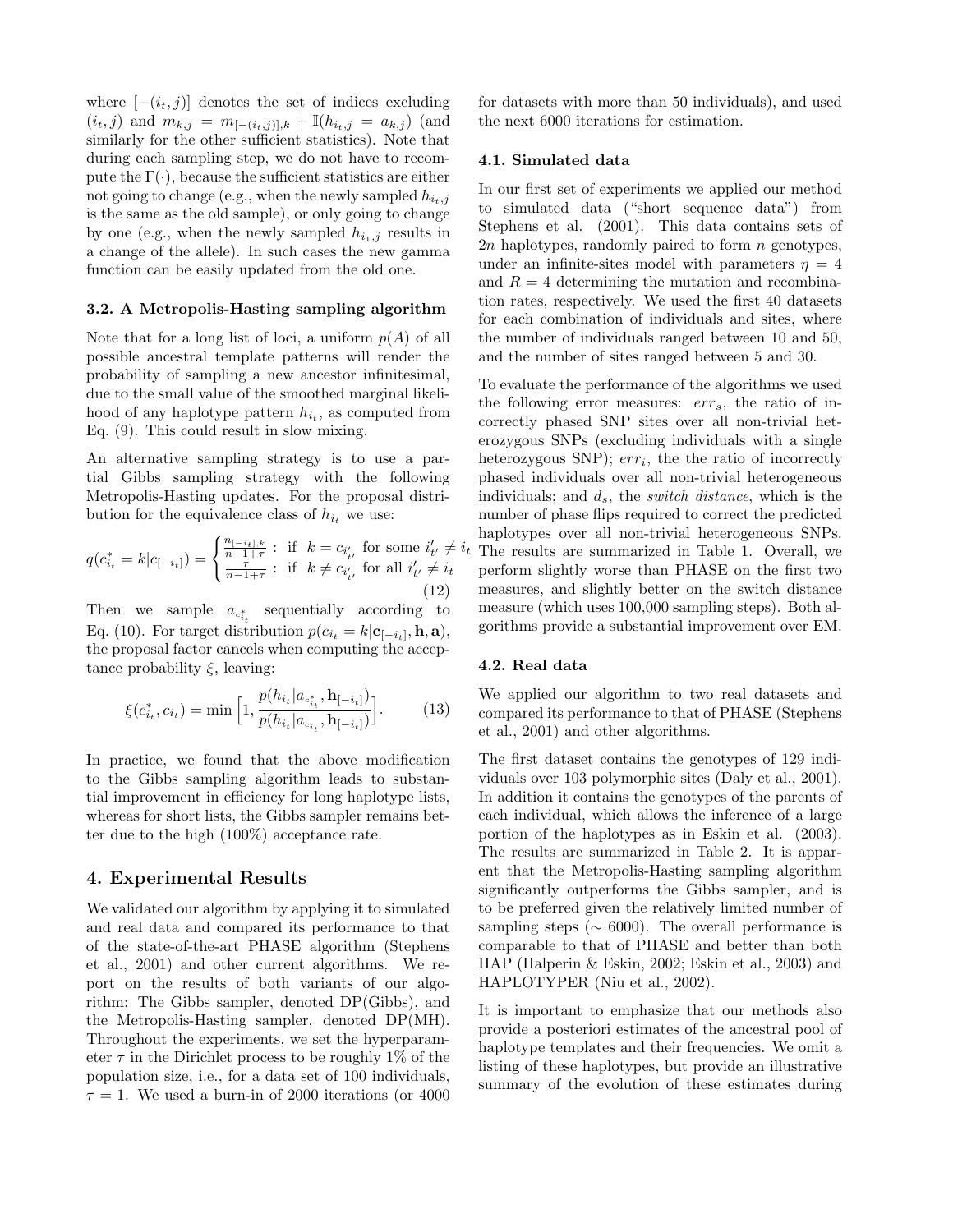|                  |         | DP(MH)  |       |           | ΕM      |       |         |
|------------------|---------|---------|-------|-----------|---------|-------|---------|
| $\#$ individuals | $err_s$ | $err_i$ | $d_s$ | $err_{s}$ | $err_i$ | $d_s$ | $err_i$ |
| 10               | 0.060   | 0.216   | 0.051 | 0.046     | 0.182   | 0.054 | 0.424   |
| 20               | 0.039   | 0.152   | 0.039 | 0.029     | 0.136   | 0.046 | 0.296   |
| 30               | 0.036   | 0.121   | 0.038 | 0.024     | 0.101   | 0.027 | 0.231   |
| 40               | 0.030   | 0.094   | 0.029 | 0.019     | 0.071   | 0.026 | 0.195   |
| 50               | 0.028   | 0.082   | 0.024 | 0.019     | 0.072   | 0.025 | 0.167   |

Table 1. Performance on data from Stephens et al. (2001). The results for the EM algorithm are adapted from Stephens et al. (2001).

|           |                | DP(Gibbs) |          | $\mathrm{DP}(\mathrm{MH})$ |           |         | PHASE    |                  |         | HAP   | <b>HAPLOTYPER</b> |         |
|-----------|----------------|-----------|----------|----------------------------|-----------|---------|----------|------------------|---------|-------|-------------------|---------|
| block id. | length         | $err_{s}$ | $err_i$  | $d_s$                      | $err_{s}$ | $err_i$ | $d_s$    | err <sub>s</sub> | $err_i$ | $d_s$ | $err_s$           | $err_s$ |
|           | 14             | 0.223     | 0.485    | 0.229                      |           |         | $\Omega$ | 0.003            | 0.030   | 0.003 | 0.007             | 0.039   |
|           | 5              | $\Omega$  | $\Omega$ |                            | 0.007     | 0.026   | 0.007    | 0.007            | 0.026   | 0.007 | 0.036             | 0.065   |
| 3         | 5              | $\Omega$  | $\Omega$ |                            |           |         | $\Omega$ |                  |         |       |                   | 0.008   |
|           |                | 0.143     | 0.262    | 0.128                      |           |         | $\Omega$ |                  |         |       | 0.015             | -       |
| 5         | 9              | 0.020     | 0.066    | 0.020                      | 0.011     | 0.033   | 0.011    | 0.011            | 0.033   | 0.011 | 0.027             | 0.151   |
| 6         | 27             | 0.071     | 0.191    | 0.074                      | 0.005     | 0.043   | 0.005    | $\Omega$         |         | 0     | 0.018             | 0.041   |
|           |                | 0.005     | 0.018    | 0.005                      | 0.005     | 0.018   | 0.005    | 0.005            | 0.018   | 0.005 | 0.068             | 0.214   |
| 8         | 4              | $\Omega$  | $\Omega$ |                            |           |         | $\Omega$ |                  |         |       |                   | 0.252   |
| 9         | 5              | 0.029     | 0.097    | 0.029                      | 0.012     | 0.032   | 0.012    | 0.012            | 0.032   | 0.012 | 0.057             | 0.152   |
| 10        | $\overline{4}$ | 0.007     | 0.025    | 0.007                      | 0.007     | 0.025   | 0.007    | 0.008            | 0.025   | 0.008 | 0.042             | 0.056   |
| 11        |                | 0.010     | 0.034    | 0.005                      | 0.005     | 0.017   | 0.005    | 0.011            | 0.034   | 0.011 | 0.033             | 0.093   |
| 12        | 5              | 0.010     | 0.037    | 0.020                      |           |         | $\Omega$ |                  |         |       |                   | 0.077   |

Table 2. Performance on the data of Daly et al. (2001), using the block structure provided by Halperin and Eskin (2002). The results of HAP and HAPLOTYPER are adapted from Halperin and Eskin (2002). Since the error rate in Halperin and Eskin (2002) uses the number of both heterozygous and missing sites as the denominator, whereas we used only the non-trivial heterozygous ones, we rescaled the error rates of the two latter methods to be comparable to ours.

sampling (Figure 2).

The second dataset contains genotype data from four populations, 90 individuals each, across several genomic regions (Gabriel et al., 2002). We focused on the Yoruban population (D), which contains 30 trios of genotypes (allowing us to infer most of the true haplotypes) and analyzed the genotypes of 28 individuals over four medium-sized regions (see below). The results are summarized in Table 3. All methods yield higher error rates on these data, compared to the analysis of the data of Daly et al. (2001), presumably due to the low sample size. In this setting, over all but one of the four regions, our algorithm outperformed PHASE for all three types of error measures. A preliminary analysis suggests that our performance gain may be due to the bias toward parsimony induced by the Dirichlet process prior. We found that the number of template haplotypes in our algorithm is typically small, whereas in PHASE, the haplotype pool can be very large (i.e., region 7b has 83 haplotypes, compared to 10 templates in our case and 28 individuals overall).

# 5. Conclusions

We have proposed a Bayesian approach to the modeling of genotypes based on a Dirichlet process prior. We have shown that the Dirichlet process provides a natural representation of uncertainty regarding the size and composition of the pool of haplotypes underly-

|        |        |           | DP(MH)  |       | <b>PHASE</b> |         |         |  |
|--------|--------|-----------|---------|-------|--------------|---------|---------|--|
| region | length | $err_{s}$ | $err_i$ | $a_s$ | $err_{s}$    | $err_i$ | $a_{s}$ |  |
| 16a    | 13     | 0.185     | 0.480   | 0.141 | 0.174        | 0.440   | 0.130   |  |
| 1b     | 16     | 0.100     | 0.250   | 0.160 | 0.200        | 0.450   | 0.180   |  |
| 25a    | 14     | 0.135     | 0.353   | 0.115 | 0.212        | 0.588   | 0.212   |  |
| 7b     | 13     | 0.105     | 0.278   | 0.066 | 0.145        | 0.444   | 0.092   |  |

Table 3. Performance on the data of Gabriel et al. (2002).

ing a population. Using Markov chain Monte Carlo algorithms, we have shown that this model leads to effective inference procedures for inferring the ancestral pool and for haplotype phasing based on a set of genotypes. The model accommodates growing data collections and noisy and/or incomplete observations. The approach also naturally imposes an implicit bias toward small ancestral pools during inference, reminiscent of parsimony methods, doing so in a well-founded statistical framework that permits errors.

Our focus here has been on adapting the technology of the Dirichlet process in the setting of the standard haplotype phasing problem. But an important underlying motivation for our work, and a general motivation for pursuing probabilistic approaches to genomic inference problems, is the potential value of our model as a building block for more expressive models. In particular, as in Greenspan and Geiger (2003) and Lauritzen and Sheehan (2002), the graphical model formalism naturally accommodates various extensions, such as segmentation of chromosomes into